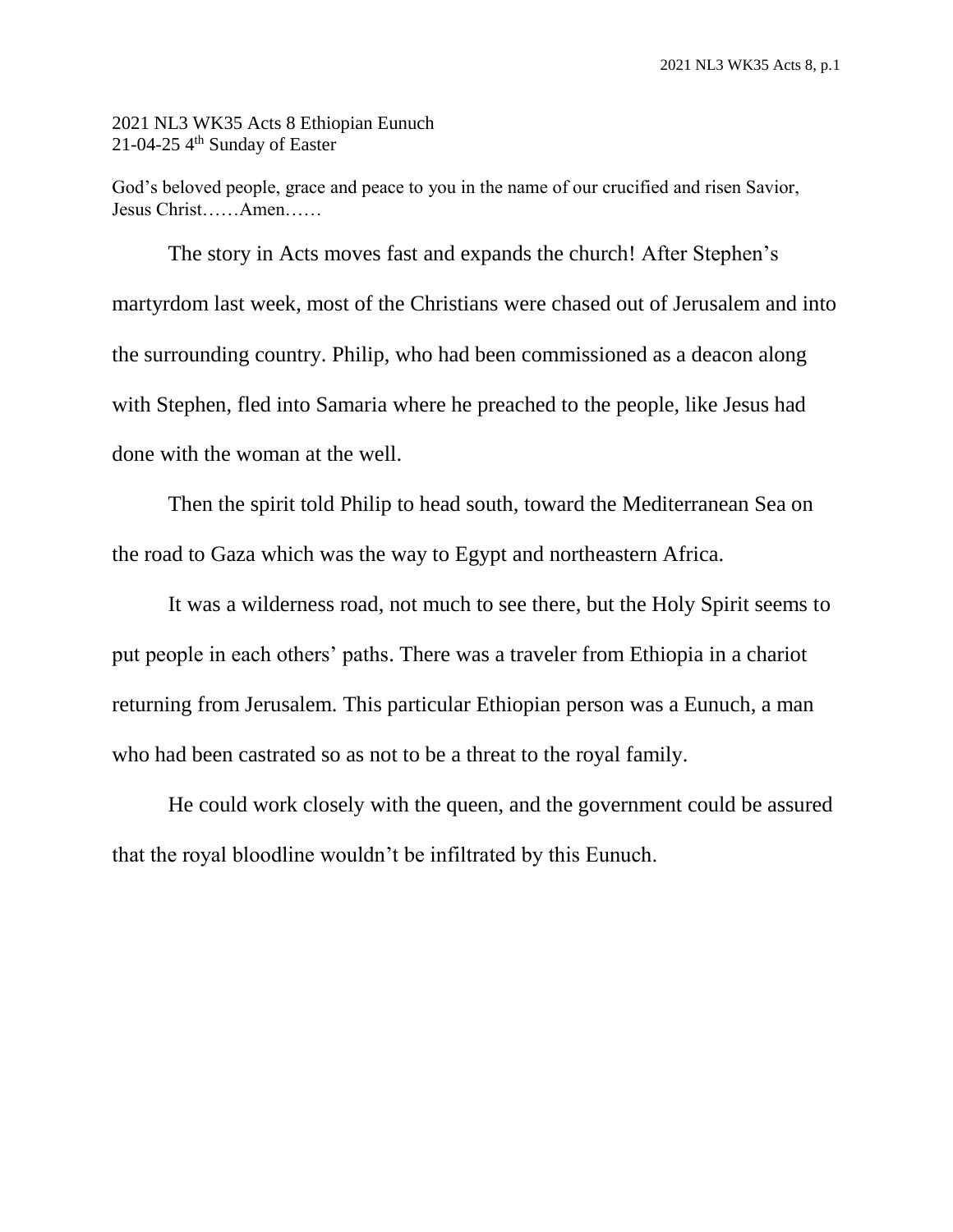This man, a black skinned Ethiopian of Africa, sexually sterilized, worshiper of God is a person who in society is at least "privilege adjacent" since he is in the royal court, working around money, riding in a chariot, and reading from an Isaiah scroll, which isn't like today when pretty much anyone can get ahold of a bible.

He had been to Jerusalem to worship which means he may have been part of the Ethiopian Jews descended from those who had been chased out of Jerusalem by the Babylonians 600 years earlier. But even that heritage wouldn't allow him to go very far into the temple, because he was a eunuch, and eunuchs were not allowed to be full participants in their religion.

So, the Eunuch was a complicated person for Luke's audience to grasp: so privileged in many ways…, but also…. SO excluded in faith and life – a resource to be exploited – not seen as a person.

But complicated makes the Holy Spirit joyful!.... Leave it to the Holy Spirit to shake things up and to clarify what had been controversial. The spirit sends Philip, "*Hey, Philip, run over to that chariot and talk to that guy*!"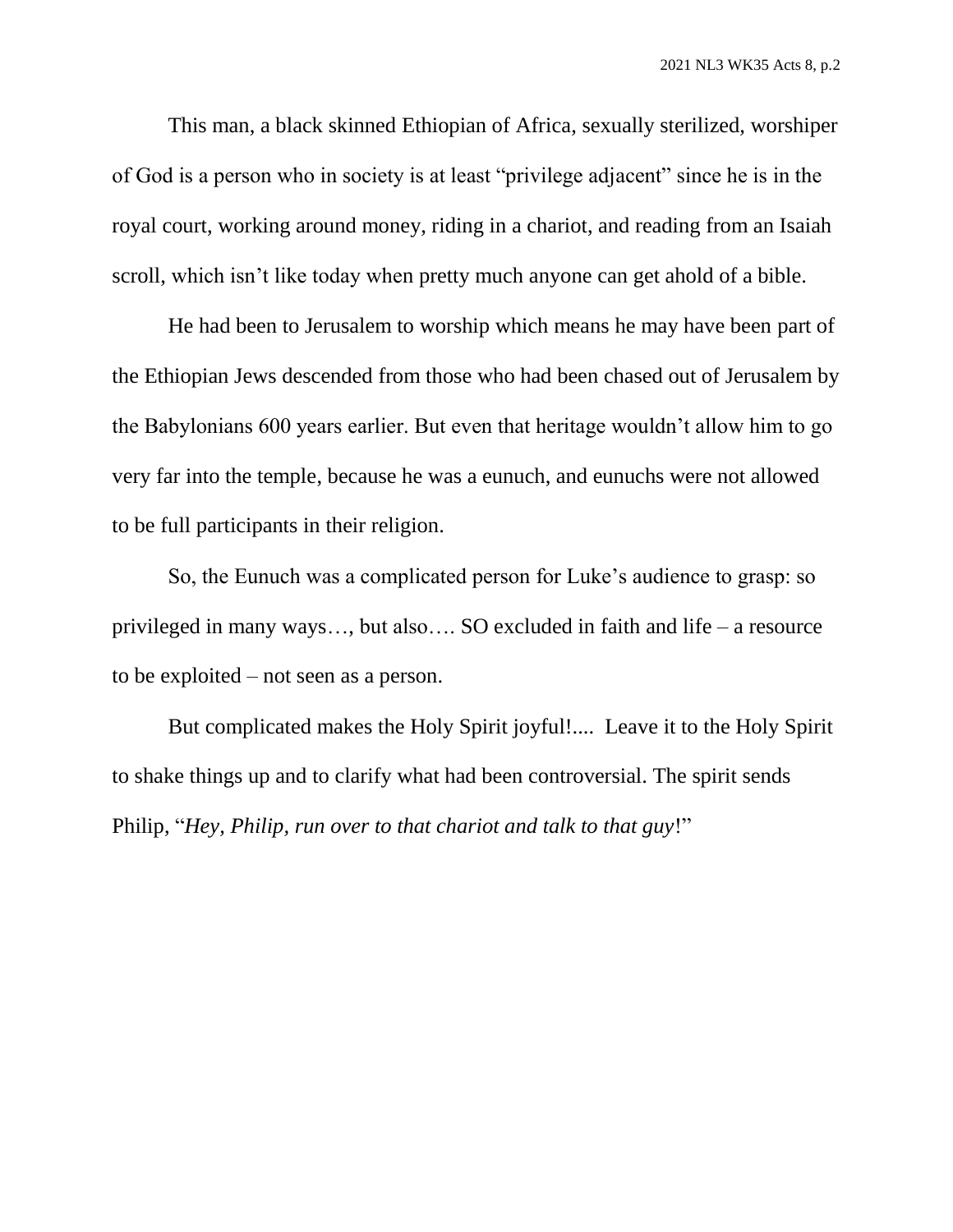As Philip was running alongside the chariot, he can hear the Eunuch reading Isaiah out loud, and he hollers to him, "*Do you know what that means*?"

And the Eunuch, one who had been excluded from the full participation in his own family and his own faith, says, "*Nope, why don't you get up here so we can talk about it*?"

It was the suffering servant hymn of Isaiah 53 that the Eunuch had been reading… and he asked Philip if Isaiah was talking about himself being humiliated… and denied justice… and killed…, or was he talking about someone else?

The Eunuch heartbreakingly asks the question of everyone who has ever been denied justice and who is trying to find some hope –

can I relate to this person?

Am I included in his story, and is there good news at the end?

The humiliation of enduring state-sanctioned violence with no recourse and no voice in the matter…. where is my place?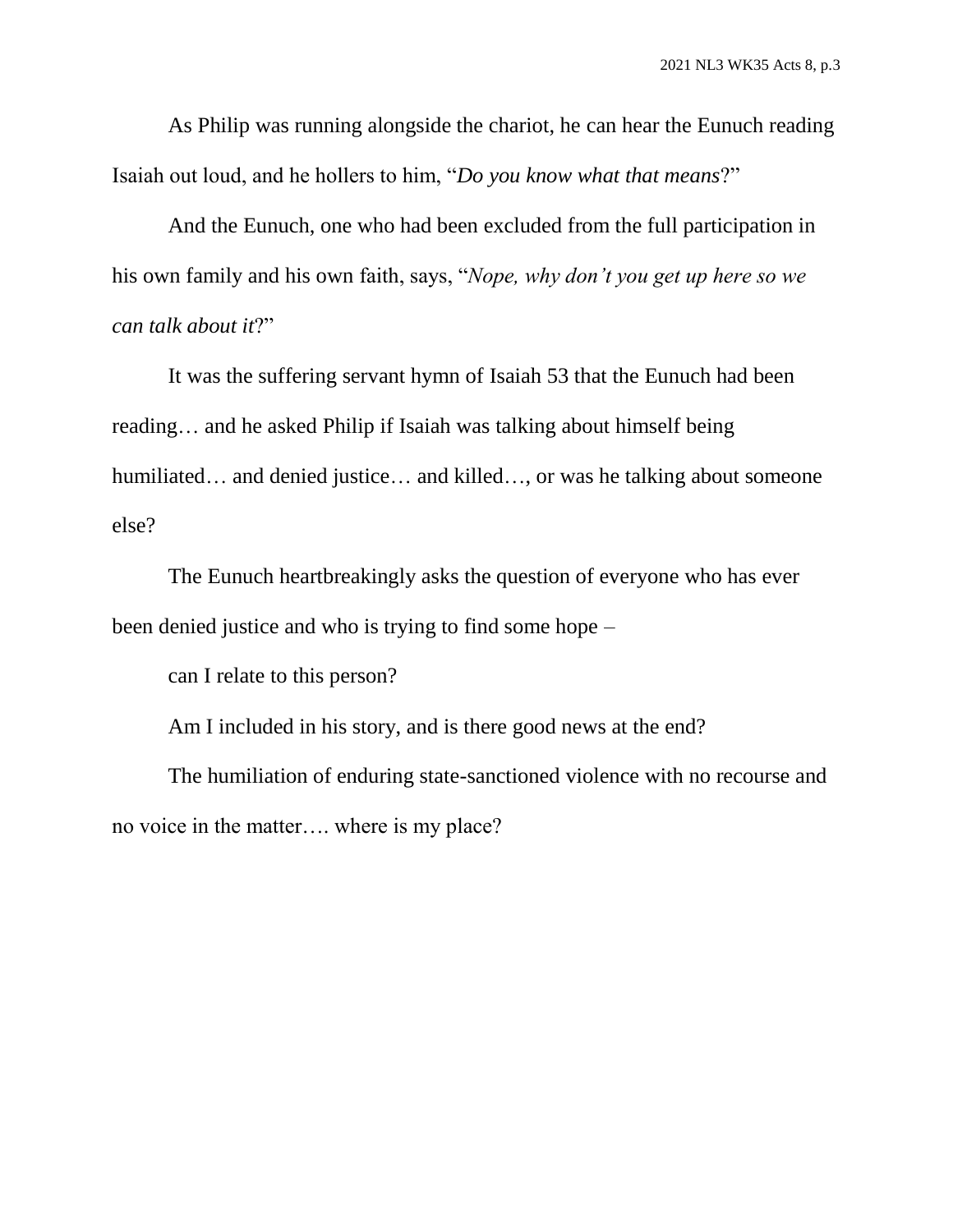It has been George Floyd's question…. Am I included in this?.... Is my life worth anything to the God of this scroll?.... Is this body of mine full of too many obstacles for love?....///

And Philip, began to preach…. beginning in Isaiah, Philip told the Eunuch the *good news about Jesus*….. We don't have that speech recorded….. But we know that by the time he was finished, the Eunuch had found the place where he belonged.

As they sat in the chariot and pondered *the good news about Jesus*, they passed by some water….. And, the question of the hour…., the question of ALL scripture is the one on the lips of the Ethiopian Eunuch, "*what is to prevent me from being baptized*?" *What is to prevent*…?

It's the heartfelt cry of one who is **longing for belonging**. The early Christian church struggled with how far the reach of God's love would stretch, not unlike the fights and conversations that the church has had forever – who is included in God's love?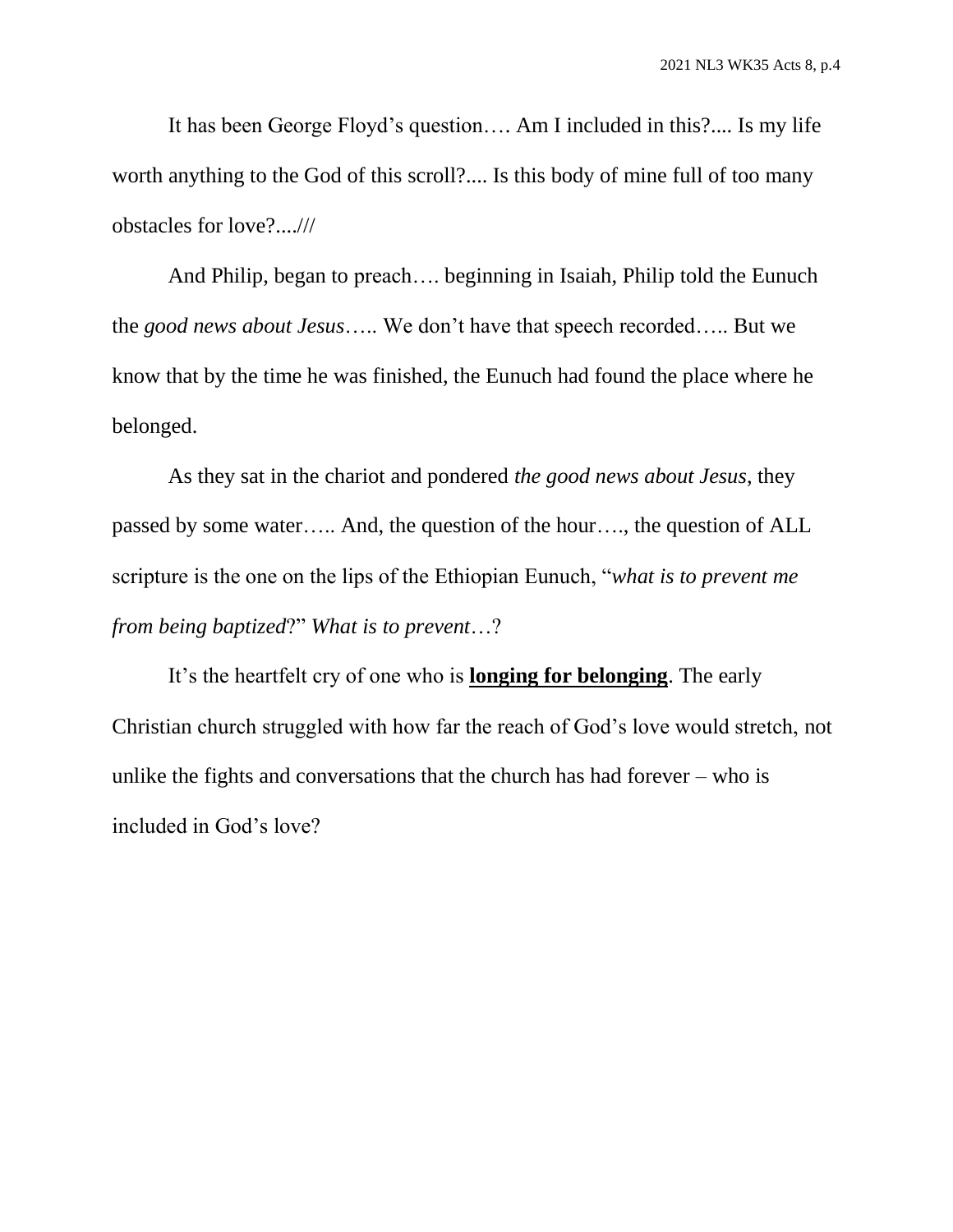Gentiles?

Women?

LGBTQ people?

People of Color?

Sick people?

But the Holy Spirit moves. Remember that the spirit instigated this! This was God's doing, and so like God!.... *For God so loved the world…*////

So, what in Deuteronomy had excluded people like the eunuch…, the Holy Spirit has set the record right now in Acts: in Jesus, ALL are welcomed and affirmed.

Those whom the church had formerly pushed aside, God calls to the altar.

When the sexually altered Eunuch, the black skinned officer of the Queen of Ethiopia, who had been marginalized by the church… came up out of the waters of baptism, the people of God were forever changed.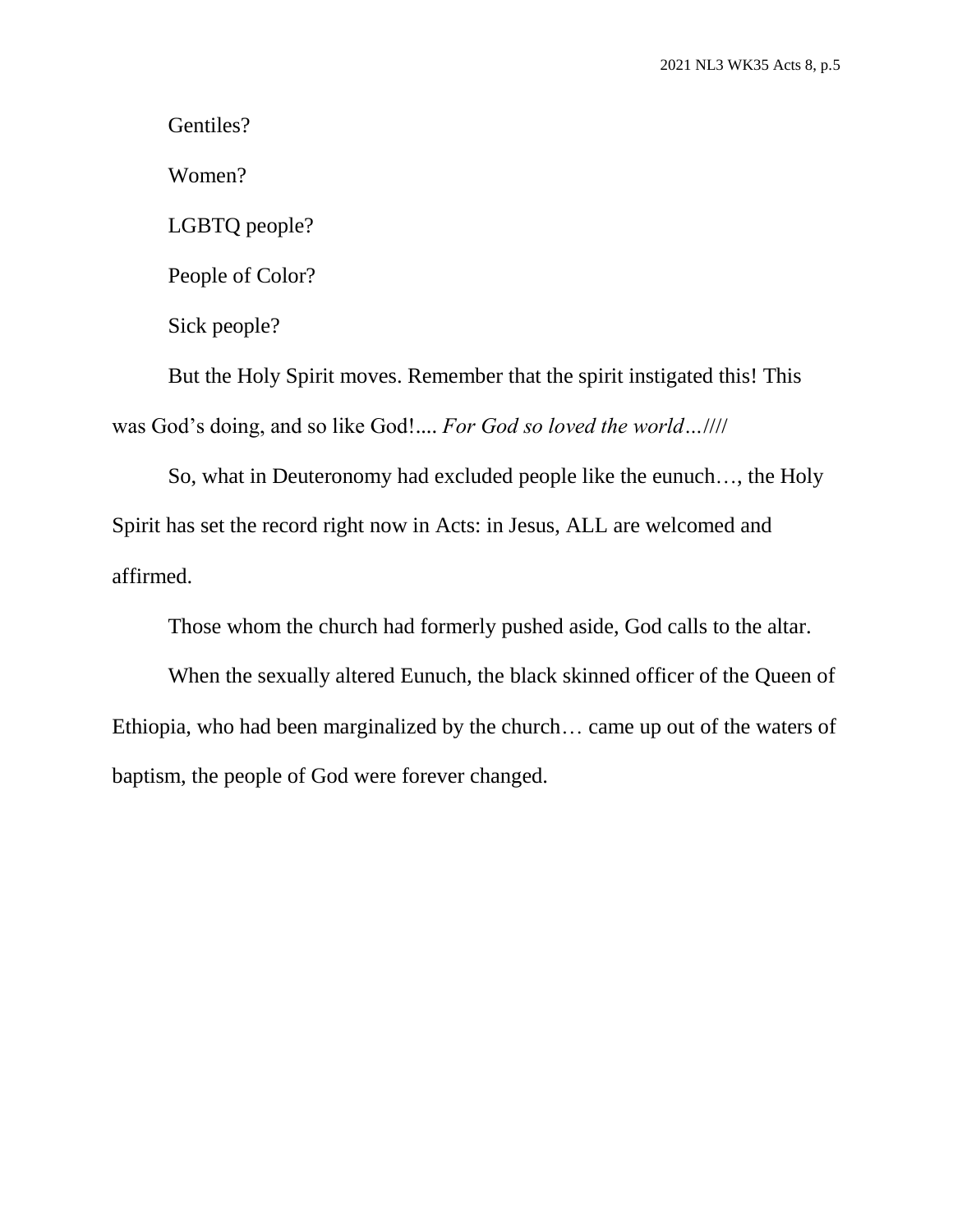Generations of **Ethiopian Orthodox Christians**, since the 300s, credit the Eunuch as the founder of their church! And generations of LGBTQ people have drawn comfort knowing from the Eunuch, that all sexual and gender related discrimination is gone…, because the Holy Spirit said so.

*What is to prevent me from being baptized*? The question hangs in the air… because the answer for generations was simply "the church"… it'll change everything if Philip baptizes him…… And he does……///

The spirit whisks Philip away when they are finished…., while the Eunuch went on his way rejoicing. Outcast turned into member….. Moved from the margins to the center….. From confusion to joy!....///

My hope… for myself, our congregations, all Christians, and all people… is that we live and move and have our being… with love first… as Jesus instructed.

That we would help people find the joy of God's forgiving love.

Telling people that God loves them.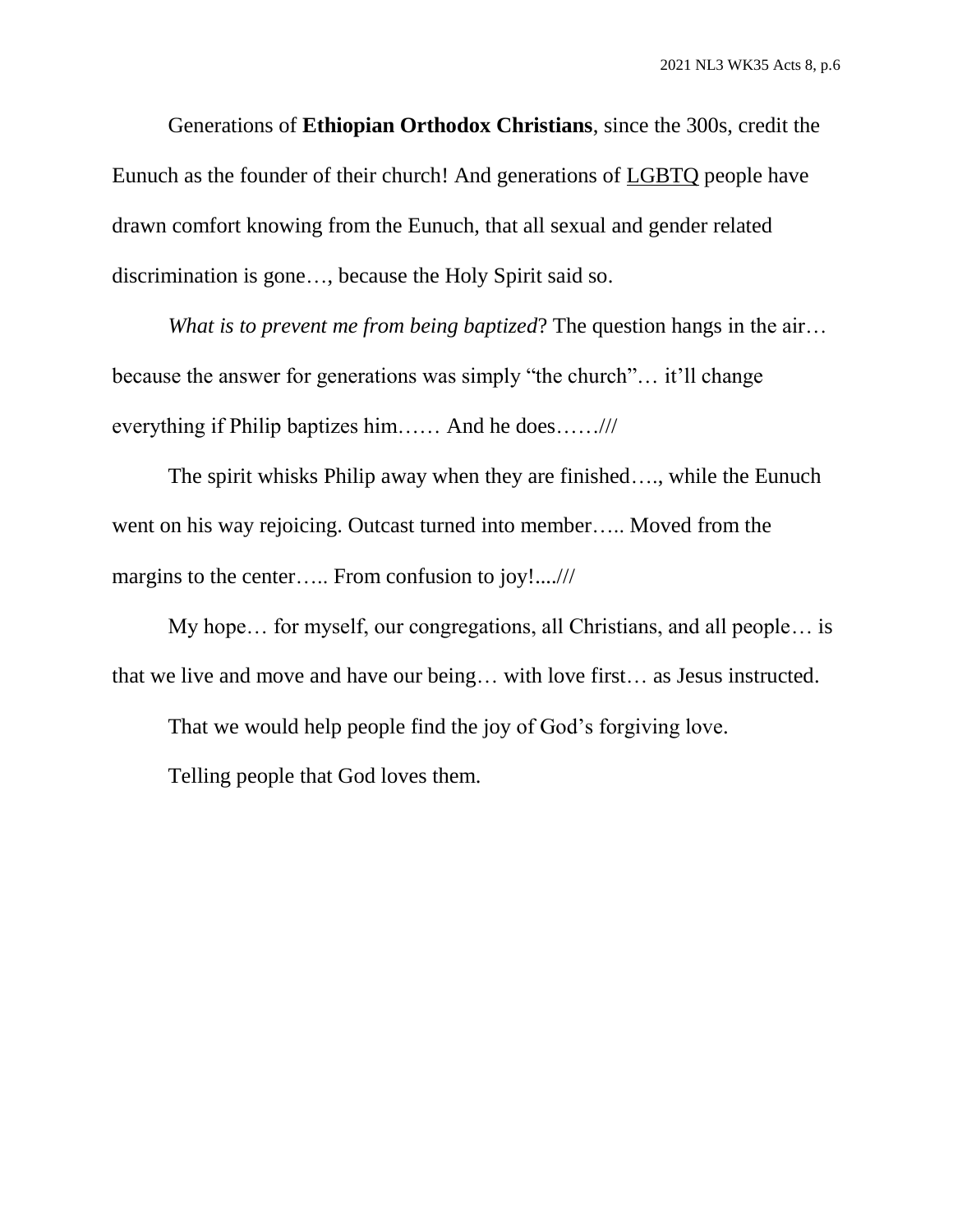Showing people that God loves them, so that the answer to the question, "*what is to prevent ME from being baptized*?" Is never "me" or Philip or the church…

We are all made in the image of God..., saved by God..., loved by God..., affirmed by God – you are God's picture of who you are to be. And the answer to *what is to prevent me?*……… Is "nothing."

*Who is to condemn? It is Christ Jesus, who died, yes, who was raised, who is at the right hand of God, who indeed intercedes for us. <sup>35</sup>Who will separate us [prevent us] from the love of Christ? Will hardship, or distress, or persecution, or famine, or nakedness, or peril, or sword?... <sup>37</sup>No, in all these things we are more than conquerors through him who loved us. <sup>38</sup>For I am convinced that neither death, nor life, nor angels, nor rulers, nor things present, nor things to come, nor powers, <sup>39</sup>nor height, nor depth, nor anything else in all creation, will be able to separate us from the love of God in Christ Jesus our Lord*." Amen……